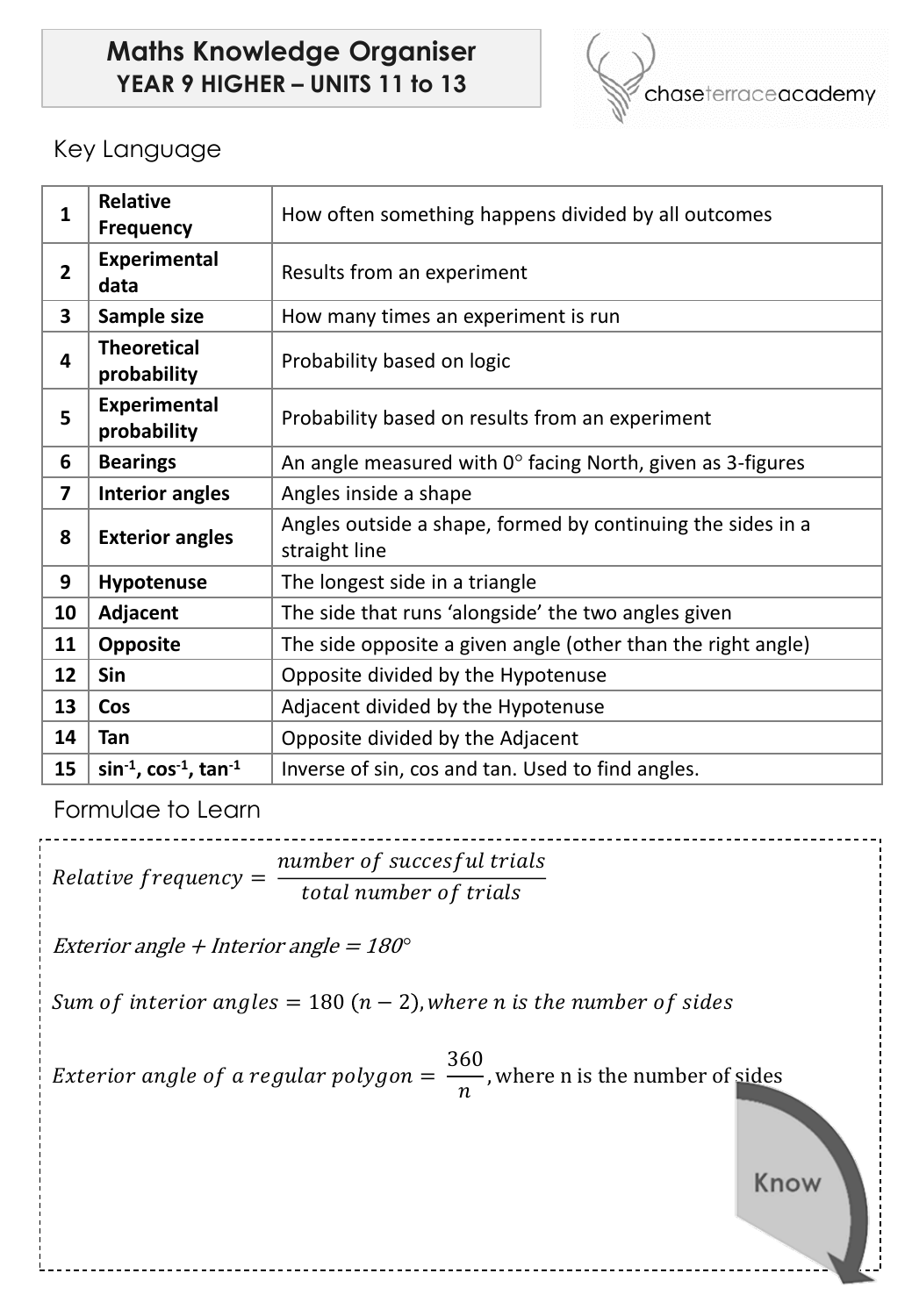

## More to Learn



## Notes Section:

#### **Interior and Exterior Angles of Polygons**

| Polygon       | Sides        | Sum of<br><b>Interior</b><br><b>Angles</b> | <b>Each interior</b><br>angle of regular<br>polygon | Sum of<br><b>Exterior</b><br><b>Angles</b> |
|---------------|--------------|--------------------------------------------|-----------------------------------------------------|--------------------------------------------|
| Triangle      | 3            | $180^\circ$                                | $60^\circ$                                          | $360^\circ$                                |
| Quadrilateral | 4            | $360^\circ$                                | $90^\circ$                                          | $360^\circ$                                |
| Pentagon      | 5            | $540^\circ$                                | $108^\circ$                                         | $360^\circ$                                |
| Hexagon       | 6            | $720^\circ$                                | $120^\circ$                                         | $360^\circ$                                |
| $\cdots$      |              |                                            |                                                     |                                            |
| Any Polygon   | $\mathsf{n}$ | $(n-2)\times180^\circ$                     | $(n-2) \times 180^{\circ}$<br>n                     | $360^\circ$                                |

Bearings:



ORDER OF **OPERATIONS GROUPING SYMBOLS** G  $(1 1 0)$ **EXPONENTS** E  $3^2$   $x^2$   $10^5$ MULTIPLICATION OR DIVISION M **GO FROM LEFT TO RIGHT** S SUBTRACTION OR ADDITION **GO FROM LEFT TO RIGHT** 

Know